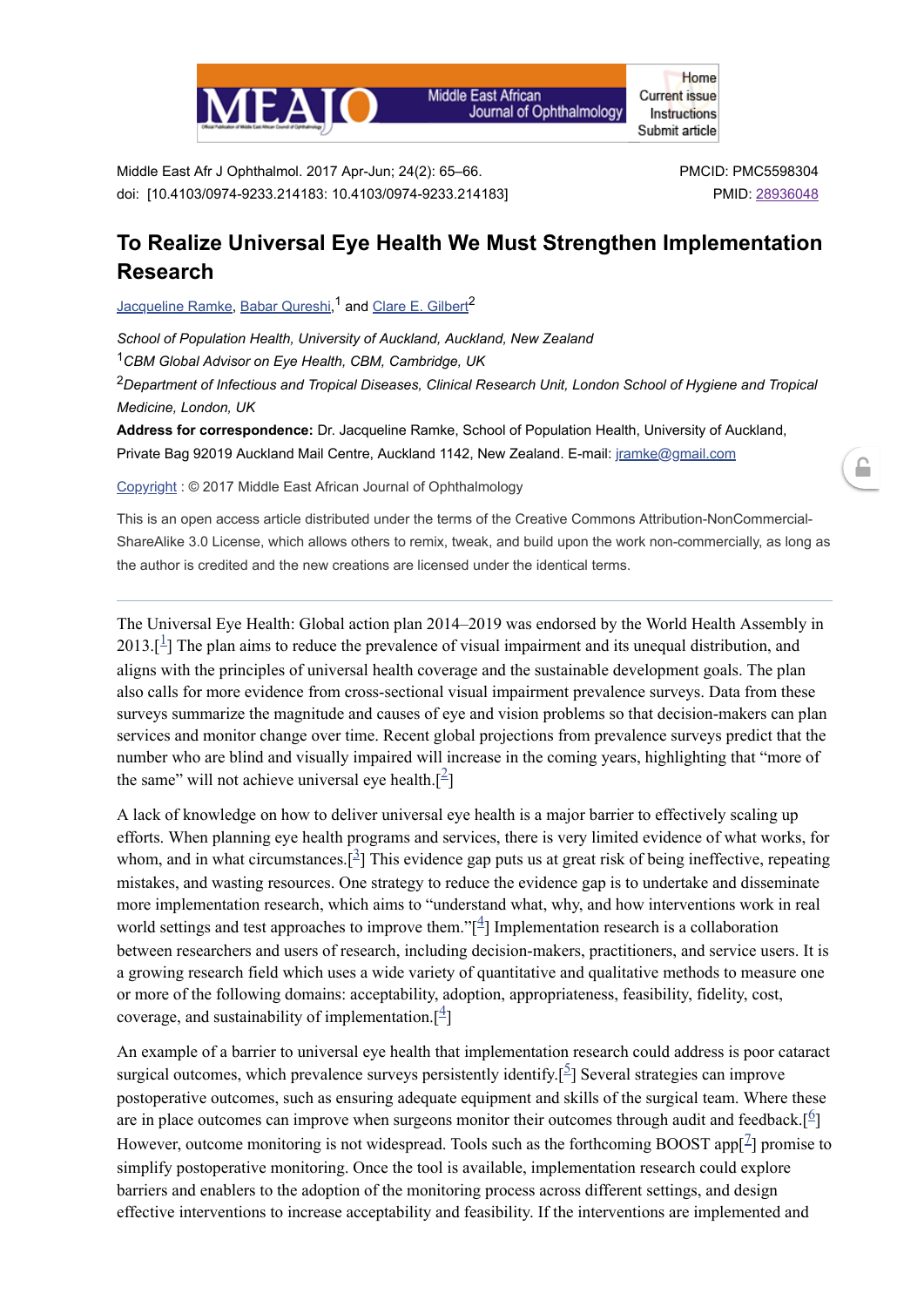compared across different settings, the research can produce generalizable knowledge on what works to increase surgeons monitoring their outcomes, and why.<sup>[[8](#page-2-0)]</sup> If this knowledge is disseminated, decisionmakers can draw on it when considering how to strengthen monitoring in their setting.

Implementation research could help answer countless questions on how to deliver universal eye health, including what are the most cost-effective and sustainable approaches to improving the uptake of cataract surgery among disadvantaged groups, including health financing mechanisms? What is the best combination of technology and personnel to screen for diabetic retinopathy at the primary level of health care delivery? Which interventions improve spectacle wear among children in school eye health programs? What approaches are effective at identifying adults with glaucoma in the community and at the primary level of health-care delivery? What is the best approach for delivering continuing professional development for allied eye care professionals?

The effective dissemination of new knowledge from implementation research will require detailed reporting so that end users can understand under what circumstances and to what extent policies and strategies effective in one setting might work in another. These "potential fit" decisions require a sufficient description of the context in which the implementation occurred, including aspects of the social, cultural, economic, political, and physical environment, as well as demography, disease epidemiology, and health system structure. $\left[\frac{4,9}{4}\right]$  $\left[\frac{4,9}{4}\right]$  $\left[\frac{4,9}{4}\right]$  $\left[\frac{4,9}{4}\right]$  $\left[\frac{4,9}{4}\right]$ 

Another strategy that could help disseminate evidence on how to deliver universal eye health is to establish a "knowledge library." The Lancet identified a major barrier to delivering universal health coverage was the absence of a "library of knowledge" for decision-makers to understand advantages and disadvantages of policy options.  $\left[\frac{10}{10}\right]$  $\left[\frac{10}{10}\right]$  $\left[\frac{10}{10}\right]$  We see great value in a "knowledge library" for universal eye health and believe a structured approach to implementation research should be a key strategy in developing the library. Developers of the library could draw on the lessons learned from the RAAB Repository which houses prevalence survey data, $\left[\frac{5}{7}\right]$  $\left[\frac{5}{7}\right]$  $\left[\frac{5}{7}\right]$  and explore opportunities to collaborate with those already involved in dissemination, including the Cochrane Collaboration, Community Eye Health Journal, and EyeNet ([www.aao.org/eyenet\)](http://www.aao.org/eyenet).

Implementation research is an essential component of any strategy to avoid the projected increase in visual impairment, and we call on the global eye health community to expand their research focus and strengthen capacity to generate more evidence on what works, for whom, and in what circumstances. We urge stakeholders to strengthen partnerships between decision-makers, service providers, academics, and funders to collaboratively design, undertake and disseminate more implementation research to better understand how to deliver universal eye health.

## **References**

<span id="page-1-0"></span>1. World Health Assembly. Resolution 66.4, 24 May 2013. Geneva: World Health Assembly; 2013. Towards universal eye health: A global action plan 2014–2019.

<span id="page-1-1"></span>2. Ramke J, Gilbert CE. Universal eye health: Are we getting closer? Lancet Glob Health. 2017;5:e843–4. [PubMed: 28779883]

<span id="page-1-2"></span>3. Ramke J, Zwi AB, Palagyi A, Blignault I, Gilbert CE. Equity and blindness: Closing evidence gaps to support universal eye health. Ophthalmic Epidemiol. 2015;22:297–307. [PubMed: 26395657]

<span id="page-1-3"></span>4. Peters DH, Adam T, Alonge O, Agyepong IA, Tran N. Implementation research: What it is and how to do it. BMJ. 2013;347:f6753. [PubMed: 24259324]

<span id="page-1-4"></span>5. Health Information Services. RAAB Repository. [Last accessed on 2017 Jul 01]. Available from: <http://www.raabdata.info/>

<span id="page-1-5"></span>6. Yorston D, Gichuhi S, Wood M, Foster A. Does prospective monitoring improve cataract surgery outcomes in Africa? Br J Ophthalmol. 2002;86:543–7. [PMCID: PMC1771115] [PubMed: 11973251]

<span id="page-1-6"></span>7. Congdon N, Suburaman GB, Ravilla T, Varga B, Resnikoff S, McLeod J, et al. Transforming research results into useful tools for global health: BOOST. Lancet Glob Health. 2016;4:e96. [PubMed: 26823227]